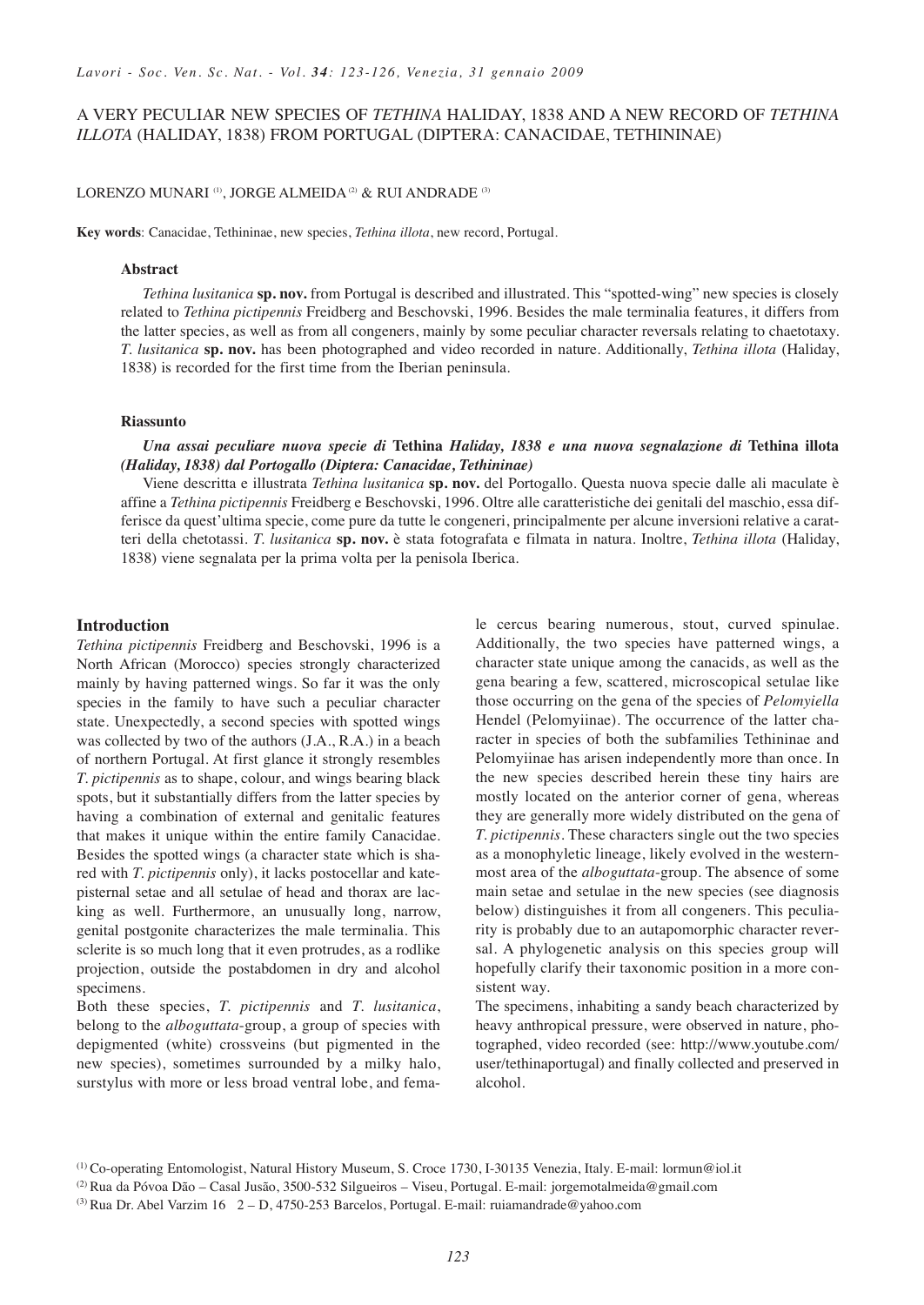

Figures 1-3 - *Tethina lusitanica* sp. nov., 1. Male terminalia lateral view; 2. Ditto, caudal view; 3. Basiphallus caudal view. Scale  $bar = 0.1$  mm.

# **Taxonomic account**

*Tethina lusitanica sp. nov.*

(Figs. 1–10)

## TYPE MATERIAL

Holotype  $\circlearrowleft$ : [printed white label] "HOLOTYPUS / *Tethina lusitanica* sp. nov., / male, L. Munari des. / Portugal: Braga, Esposende, / Apulia, beach, 13.ix.2008 / J. Almeida leg.". The specimen is in excellent condition. The holotype is deposited in the Natural History Museum, Venice [inventory no. 5151], and is stored in 70% ethanol together with the dissected abdomen and terminalia, each of them in a separate plastic microtube placed inside the same red-plug tube containing alcohol. Paratypes (both micropinned and in 70% ethanol), 2 8 --, same locality data as holotype with the following additional dates: 6, 12 and 14.ix.2008. Paratypes are deposited in J. Almeida's and L. Munari's collections.

# **DIAGNOSIS**

*Tethina lusitanica* sp. nov. differs from the congeners mainly by the following combination of characters: postocellar and interfrontal setae lacking, at most a pair of vestigial setulae sometimes present on upper part of frons; peristomals inconspicuous, except for most anterior seta being fairly long; several, microscopic hairs on gena just above peristomal border; acrostichal and intra-alar setulae lacking; prescutellar postalar setae lacking; all setulae of head and thorax lacking; scutellum brown, strongly darkened (blackish)



Figure 4 - *Tethina lusitanica* sp. nov., wing.

apically; anepisternum with only one posterior, marginal, weak seta; katepisternum bare, lacking posterodorsal seta; wings with black spots; crossveins neither depigmented (white) nor encircled by milky halo; alula small, narrow; abdominal tergites poorly setulose, only bearing few, sparse, tiny, spinelike setulae mostly located on lateral sides; no long tergal setae; male terminalia with postgonite unusually long, even protruding as a thin, rodlike appendix outside postabdomen; cercus of female terminalia bearing strong spinulae; epiproct with a pair of spinelike setae.

#### DESCRIPTION.

*Size.* Body length 1.82 – 2.31 mm, wing length 1.40 – 1.81 mm. *Habitus*. Small fly with body and legs invested by whitish grey microtomentum. Scutellum brown on apical half. Setal vestiture black. Setulae of head and thorax lacking. Wings with black spots.

*Head*. Vertex and occiput whitish grey, latter with broad, black area laterad, behind margin of eye; frons bare, yellow, face and gena invested by homogeneously whitish microtomentum; postocellar setae lacking; medial vertical seta very long, slightly curved inwardly, distinctly longer than lateral vertical seta; a few microscopic setulae on upper postocular area; paravertical seta lacking or at most strongly reduced; ocellar triangle bearing a pair of long ocellar setae; 3 lateroclinate, orbital setae, posterior seta long and strong; interfrontal setae lacking, at most a pair of upper, vestigial setulae sometimes present; antenna yellow, with postpedicel slightly infuscate medially; arista strongly infuscate apically; eye apparently glabrous, small, strongly oblique, its longest diameter 1.66 (in both  $\mathcal{O}^{\mathbb{Q}}(2)$ times as long as genal height; gena very broad, homogeneously silvery microtomentose, bearing inconspicuous peristomals, except for most anterior seta being fairly long; numerous, microscopic hairs on gena just above peristomal border; parafacialia wide, distinctly pale yellow, about as long as postpedicel width; face of same colour as gena, of normal shape and size, bearing usual pair of shiny knobs above vibrissal corner; mouth parts yellow, with slender palpus, labella shorter than buccal cavity length.

*Thorax*. Whitish grey microtomentose, with scutum bearing distinct, golden brown shading medially; 1+3 long, black, dorsocentral setae; acrostichal setulae lacking; 1 long postpronotal seta; 1 presutural; 2 notopleurals; 1 supra-alar; 1 outer postalar, prescutellar postalar lacking; intra-alar setulae lacking; scutellum brown, strongly darkened (blackish) apically, bearing the usual two pairs of strong setae; apical setae stronger than basal setae; 0-1 inconspicuous, proepisternal seta distinctly shifted anteriad, proepimeral seta lacking; anepisternum with only one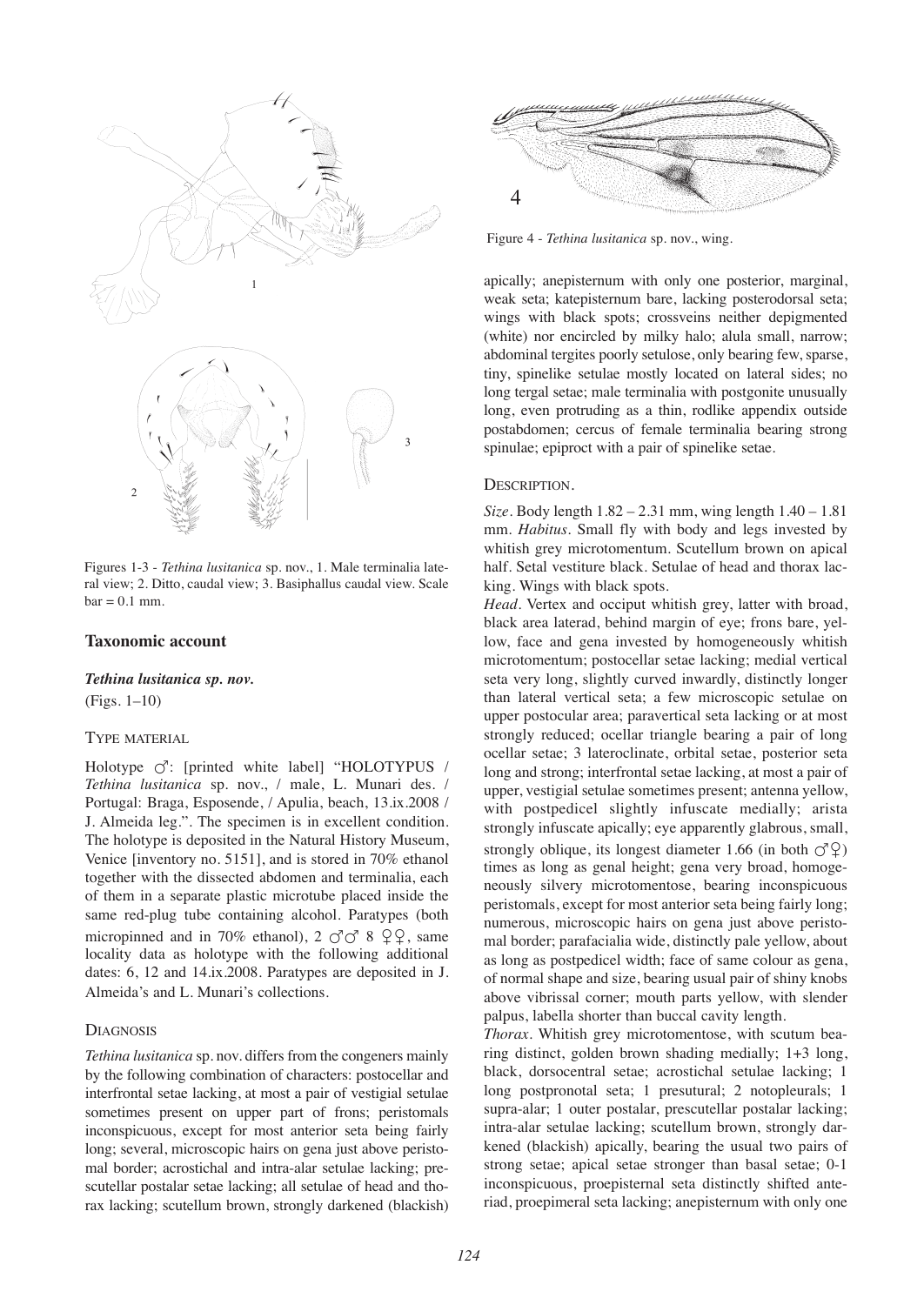

Figures 5–10. *Tethina lusitanica* sp. nov. in nature. Figure 8 shows a big female while carrying a male on its dorsum, immediately after mating (fig. 7). Figure 9 displays two males while performing a sophisticated, precopulatory ritual, probably in order to settle the dominant male before mating. It is remarkable to notice how both of the males have the terminalia fully exposed during the ritual performance, with the surstyli widely opened out (fig. 10). Close-up photographs 7—8 have been obtained from videos, this is why the two images have lower resolution. (Photographs by Rui Andrade and Jorge Almeida; not at the same scale).